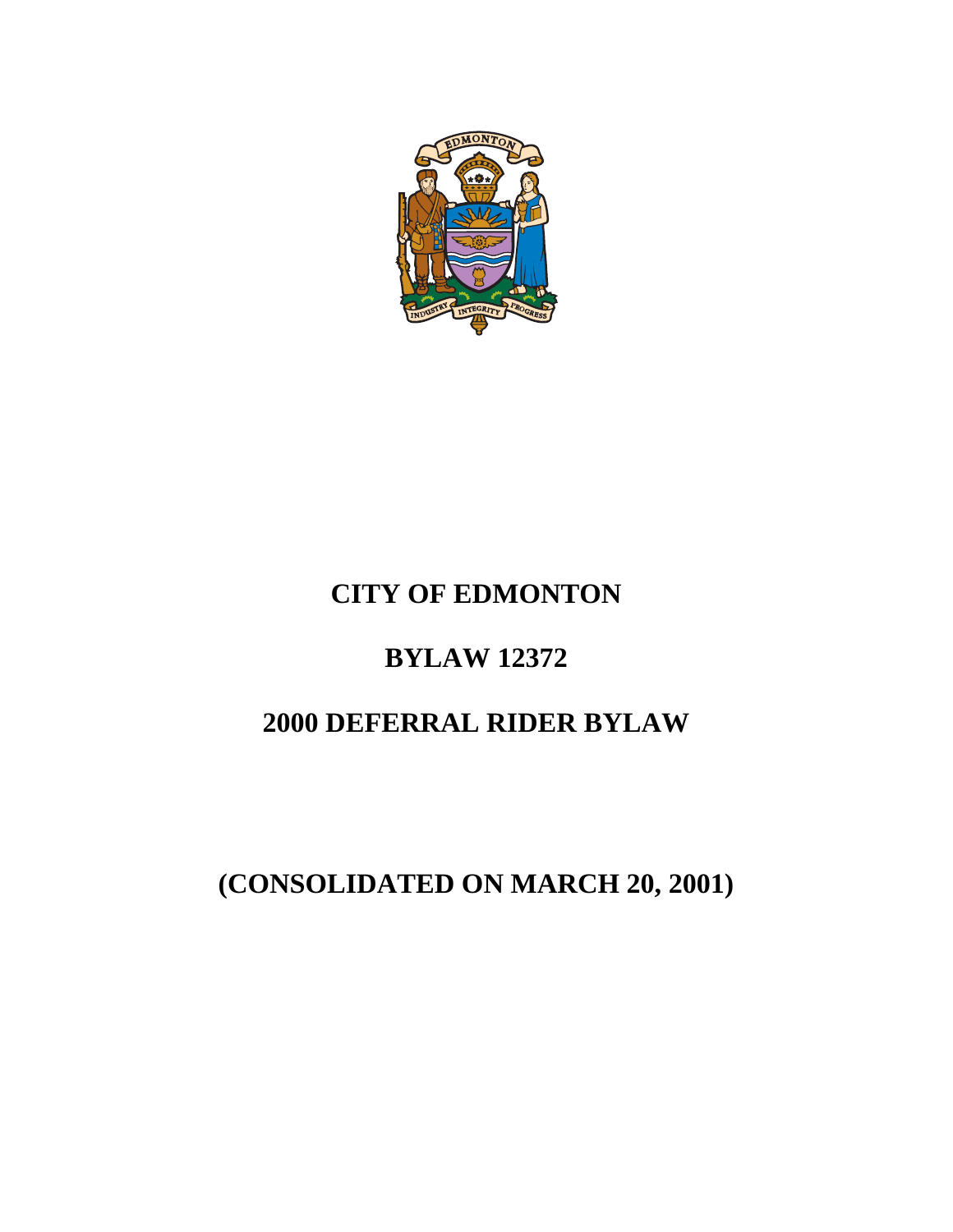## **CITY OF EDMONTON**

### **BYLAW 12372**

#### **2000 DEFERRAL RIDER BYLAW**

**Whereas**, pursuant to Section 3 of the *Municipal Government Act*, S.A. 1994 c. M26.1, the purposes of a municipality are to provide services, facilities and other things that are necessary or desirable for all or part of a municipality;

**And Whereas** the *EPCOR Rates Procedures Bylaw* 12294, section 6, requires EPCOR to provide the City Manager with a Rates Report, including a bylaw, at such time as EPCOR seeks to set or amend Rates;

Edmonton City Council enacts:

### **PART I - PURPOSE, DEFINITIONS AND INTERPRETATION**

| <b>PURPOSE</b>     | 1              | The purpose of this bylaw is to approve the imposition of the 2000<br>Deferral Rider. |                                                                                                                                                                                                                                                                                                 |  |
|--------------------|----------------|---------------------------------------------------------------------------------------|-------------------------------------------------------------------------------------------------------------------------------------------------------------------------------------------------------------------------------------------------------------------------------------------------|--|
| <b>DEFINITIONS</b> | $\overline{2}$ | In this bylaw, unless the context otherwise requires:                                 |                                                                                                                                                                                                                                                                                                 |  |
|                    |                | (a)                                                                                   | "Distribution" means EPCOR Distribution Inc.;                                                                                                                                                                                                                                                   |  |
|                    |                | (b)                                                                                   | "AEUB" means the Alberta Energy and Utilities Board;                                                                                                                                                                                                                                            |  |
|                    |                | (b.1)                                                                                 | <b>AEUB Opinion</b> " means the formal written report or order<br>arising from review contemplated by section 3 of O.C.<br>458/2000, the Deferral Accounts Deficiency Correction<br>Regulation; and                                                                                             |  |
|                    |                |                                                                                       | (S.2(a), Bylaw 12541, March 20, 2001)                                                                                                                                                                                                                                                           |  |
|                    |                | (c)                                                                                   | "Distribution Deferral Account" means a Deferral<br>Account established by Distribution substantially similar to<br>that set out in AEUB Decision U99099, Section 3.c.,<br>"Distribution—Deferral Accounts", as amended from time<br>to time, and any other deferral amounts of similar nature; |  |

(d) **"2000 Deferral Rider"** means the rates calculated in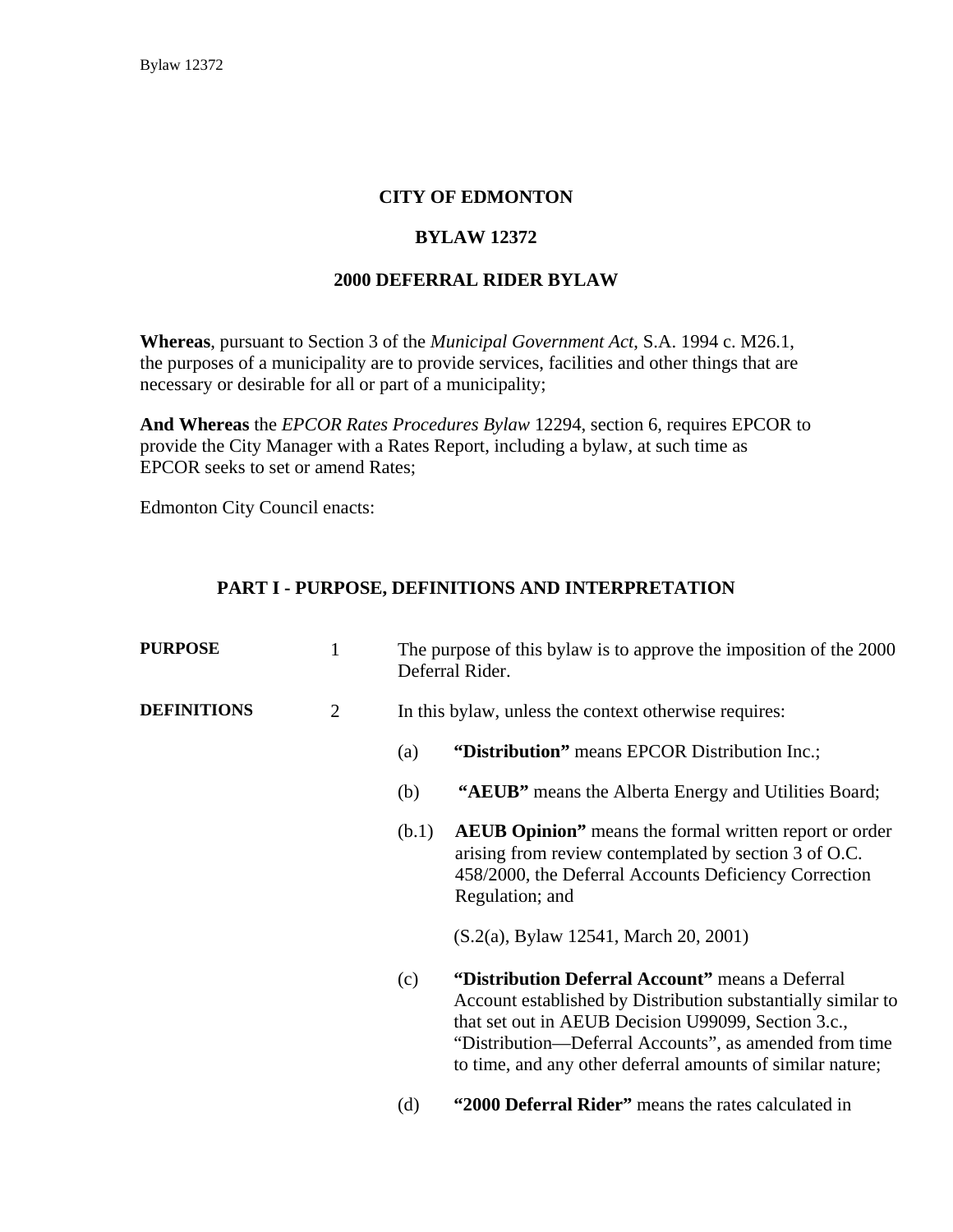accordance with paragraph 6(2) herein;

- (e) "**2001 Deferral Rider**" means the rates calculated in accordance with Paragraph 7(1);
- (f) "**Regulated Deferral Rider**" means the rates calculated in accordance with Paragraph 7(3).
	- (S.2(b), Bylaw 12541, March 20, 2001)
- **RULES FOR INTERPRETATION**  3 The marginal notes and headings in this bylaw are for reference purposes only.

#### **PART II - GENERAL**

| <b>ESTABLISHMENT</b> | Distribution is authorised to establish the Distribution Deferral |
|----------------------|-------------------------------------------------------------------|
| OF DISTRIBUTION      | Account for recovery from its customers.                          |
| <b>DEFERRAL</b>      |                                                                   |
| <b>ACCOUNT</b>       |                                                                   |

**PROCEDURE FOR CALCULATION OF ACCOUNT**  5 The balance in the Distribution Deferral Account will be calculated in general consistency with the calculations specified for an AEUB regulated Distribution Deferral Account.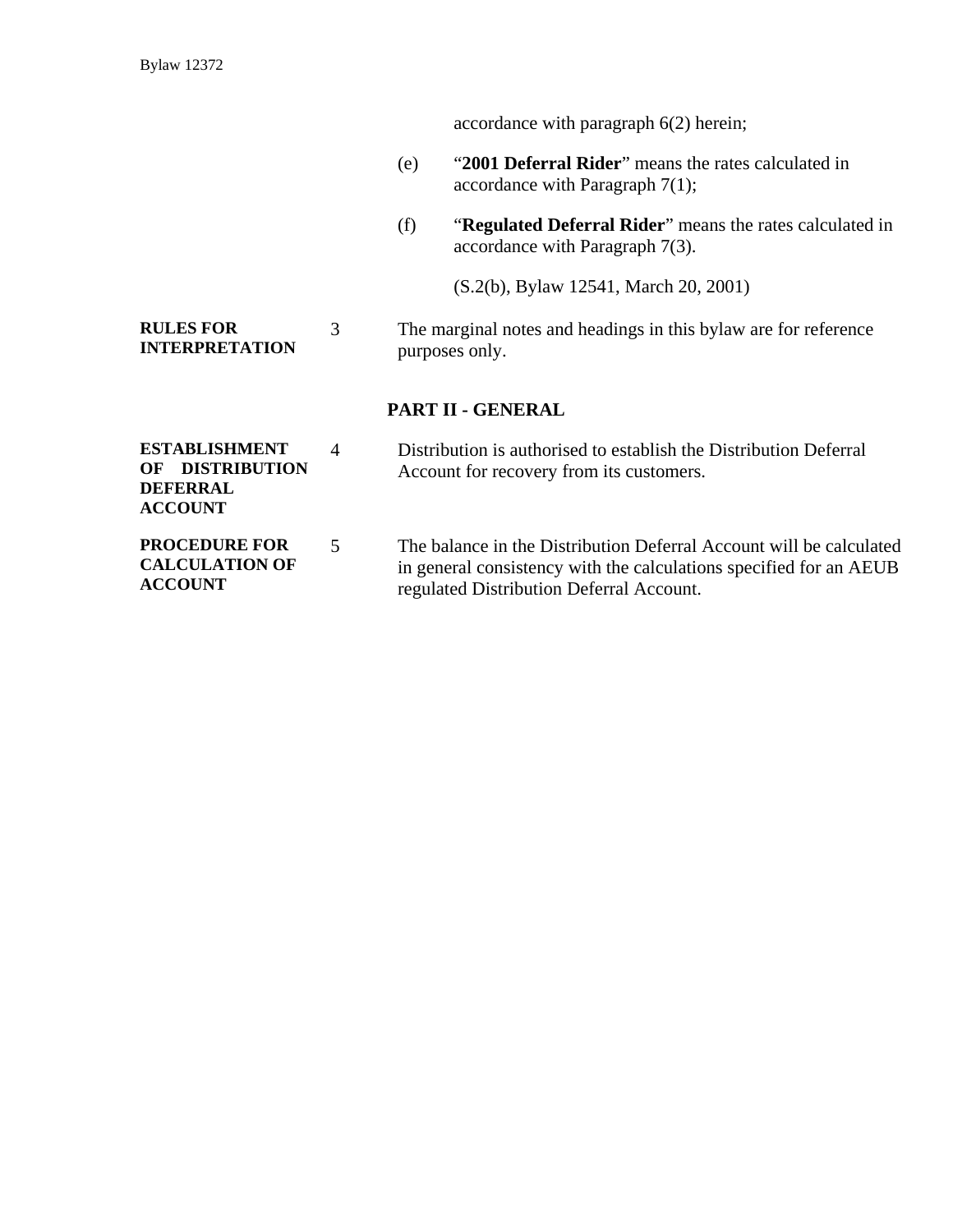#### **PROCEDURE FOR CALCULATION OF 2000 RIDER**

- 6 Prior to collection of any amount in the Distribution Deferral Account during the year 2000, Distribution must:
	- (1) calculate and forecast the Distribution Deferral Account balance, at December 31, 2000, subject to the provision that Distribution may at its discretion reduce the amount so calculated; and
	- (2) calculate a 2000 Deferral Rider that is:
		- (a) generally consistent with the computational methods contemplated in the Distribution Deferral Account;
		- (b) sufficient to collect the sum of \$ 10,000,000 for Distribution Deferral Account recoveries; and
	- (3) commence the collection of the 2000 Deferral Rider from Distribution customers on the 1st day of August, 2000.

# 7 To collect any amount remaining in the Distribution Deferral Account, EPCOR Distribution must:

(S.3(a), Bylaw 12541, March 20, 2001)

(1) By November 1, 2000,

(i ) calculate and forecast the Distribution Deferral Account balance at December 31, 2000, subject to the provision that Distribution may at its discretion reduce the amount so calculated; and

- (ii) calculate a 2001 Deferral Rider that is:
	- (a) generally consistent with the computational methods contemplated in the Distribution Deferral Account; and
	- (b) sufficient to collect the forecast outstanding balance in the Distribution Deferral Account during the year 2001; and
- (iii) file the 2001 Deferral Rider with the City Clerk;
- (2) The collection of the 2001 Deferral Rider is suspended in accordance with O.C. 458/2000, the Deferral Accounts Deficiency Correction Regulation; (S.3(b), Bylaw 12451, March 20, 2001)
- (3) By March 31, 2001,

### **PROCEDURE FOR CALCULATION OF 2001 RIDER**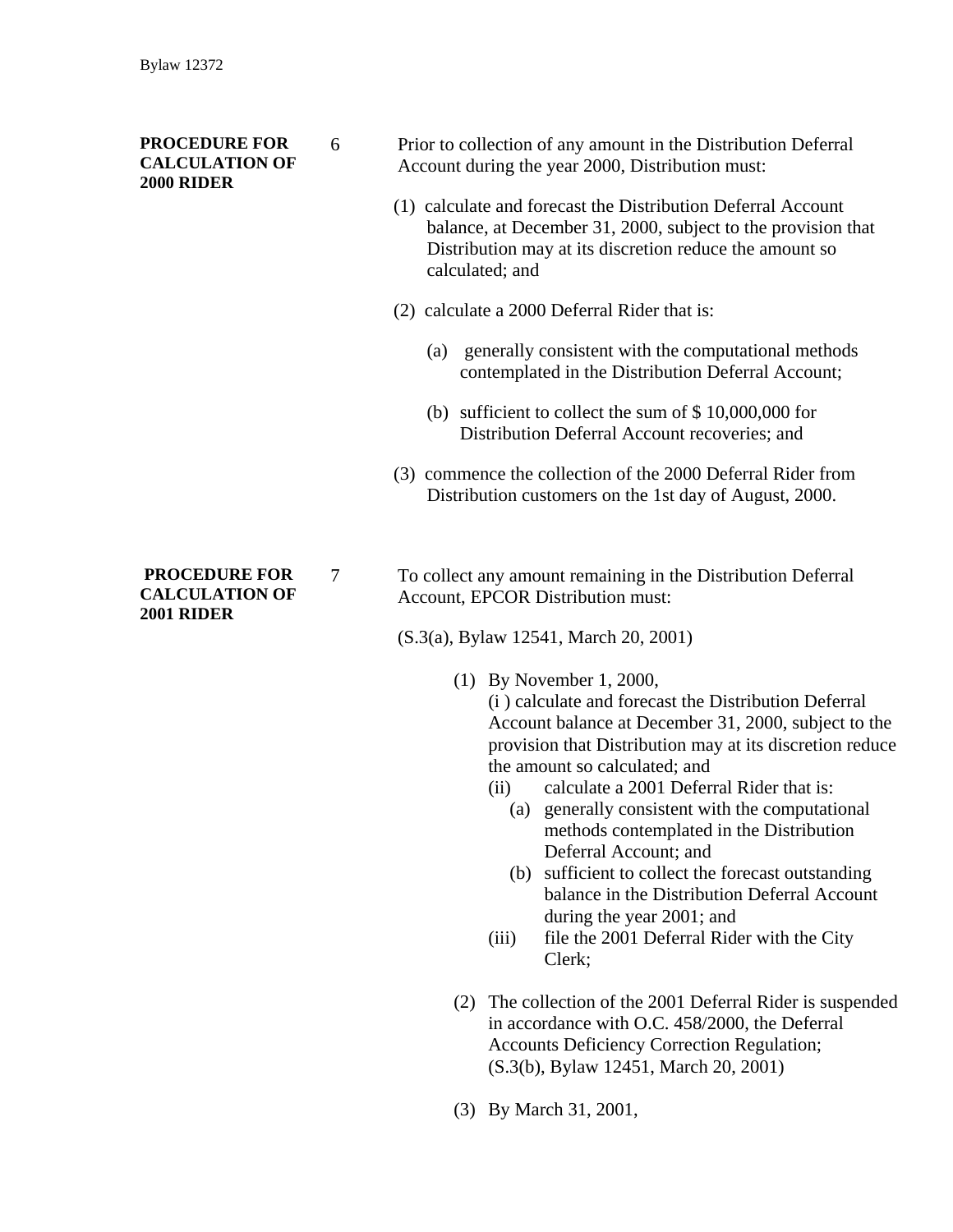- (i) calculate the Distribution Deferral Account balance, as at December 31, 2000, subject to the provision that Distribution may at its discretion reduce the amount so calculated; and
- (ii) calculate a Regulated Deferral Rider that is: S.3(c), Bylaw 12541, March 20, 2001)
	- (a) generally consistent with the computational methods contemplated in the Distribution Deferral Account, and
	- (b) sufficient to collect the balance outstanding in the Distribution Deferral Account during the period prescribed being January 1, 2002 to December 31, 2004; and (S.3(d), Bylaw 12451, Mach 20, 2001)
- (iii) file the Regulated Deferral Rider with the City Manager; (S.3(e), Bylaw 12541, Mach 20, 2001)
- (4) commence calculation of the Revised 2001 Regulated Deferral Rider from customers on January 1, 2002. S.3(f), Bylaw 12541, March 20, 2001)
- 7.1 At a time specified by the AEUB, EPCOR Distribution shall apply to AEUB for a review of its deferral accounts in accordance with the Deferral Accounts Deficiency Correction Regulation.
- 7.2 EPCOR Distribution shall reduce the amount remaining in the Distribution Deferral Account by any amount paid to EPCOR Distribution by the balancing pool administrator pursuant to section 4 of the Deferral Accounts Deficiency Correction Regulation.
- 7.3(1) After completion of the review referred to in section 3 of the Deferral Accounts Deficiency Correction Regulation, EPCOR Distribution shall within 15 days of receipt of any opinion rendered by the AEUB in relation to the Distribution Deferral Account, or Regulated Deferral Rider, file with the City Manager:
	- (a) the AEUB Opinion, and
	- (b) particulars of revisions to the Regulated Rate Rider calculated in accordance with subsection 7(3)(ii), if any.
	- (2) the City Manager shall within 30 days of receipt of EPCOR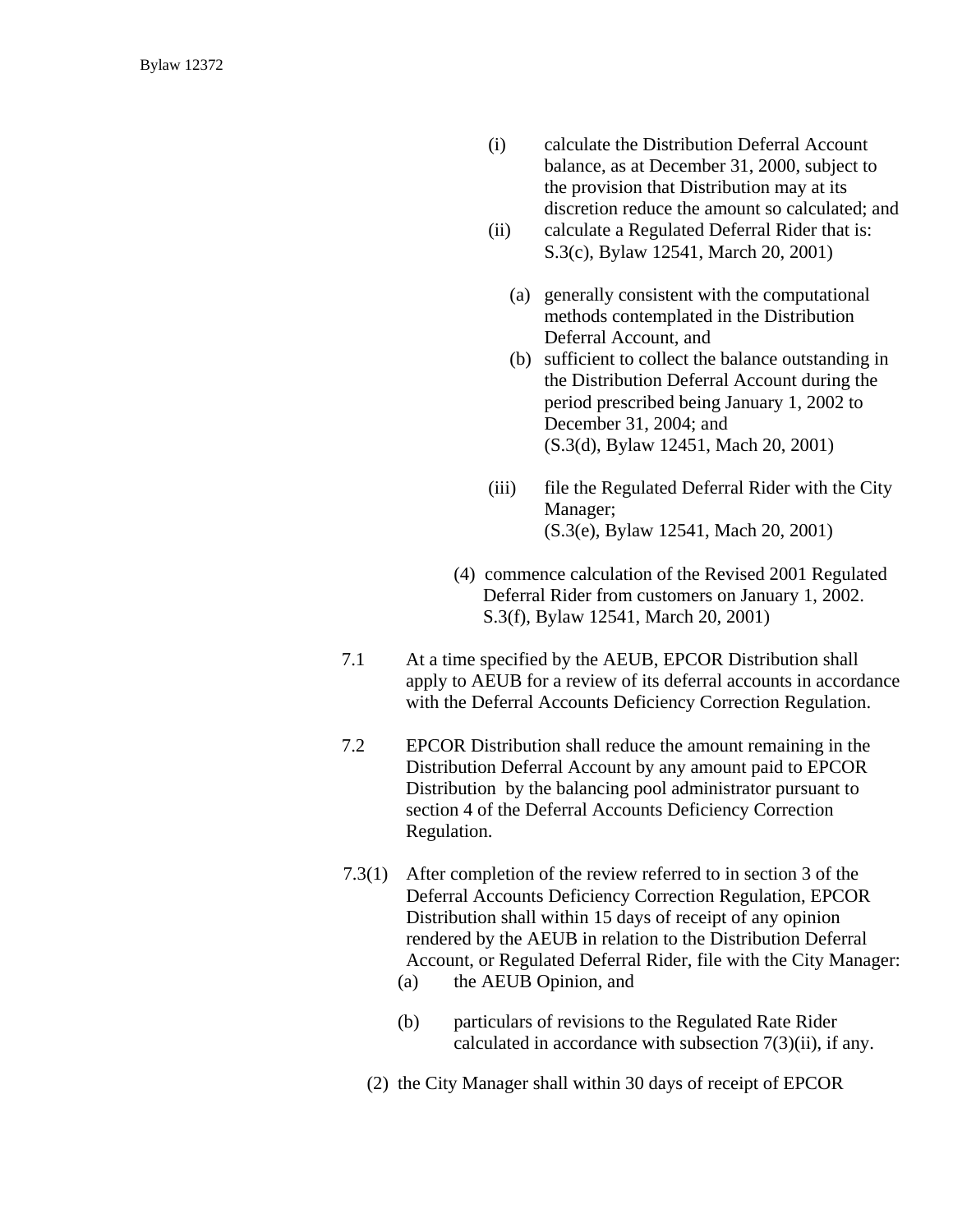|                                                                             |   | Distribution's filing, instruct EPCOR Distribution to:                                                                                                  |                                                                                                                                                                                                |  |
|-----------------------------------------------------------------------------|---|---------------------------------------------------------------------------------------------------------------------------------------------------------|------------------------------------------------------------------------------------------------------------------------------------------------------------------------------------------------|--|
|                                                                             |   | (a)                                                                                                                                                     | file a Rates Notice in accordance with Bylaw 12294, Epcor<br>rates Procedures Bylaw, if in the opinion of the City<br>Manager a review of the Distribution Deferral Account is<br>required, or |  |
|                                                                             |   | (b)                                                                                                                                                     | commence collection of the Regulated Deferral Rider from<br>customers.                                                                                                                         |  |
|                                                                             |   |                                                                                                                                                         | (S.4, Bylaw 12541, March 20, 2001)                                                                                                                                                             |  |
| <b>AUDIT OF</b><br><b>ACCOUNT</b>                                           | 8 | EPCOR Distribution will ensure that all account transactions are<br>reasonably reported in accordance with generally accepted<br>accounting principles. |                                                                                                                                                                                                |  |
|                                                                             |   |                                                                                                                                                         | (S.5, Bylaw 12541, March 20, 2001)                                                                                                                                                             |  |
| <b>INCORPORATION</b><br><b>INTO</b><br><b>DISTRIBUTION</b><br><b>TARIFF</b> | 9 | Effective January 1, 2001, this Bylaw forms part of the<br>Distribution Tariff of EPCOR Distribution.                                                   |                                                                                                                                                                                                |  |